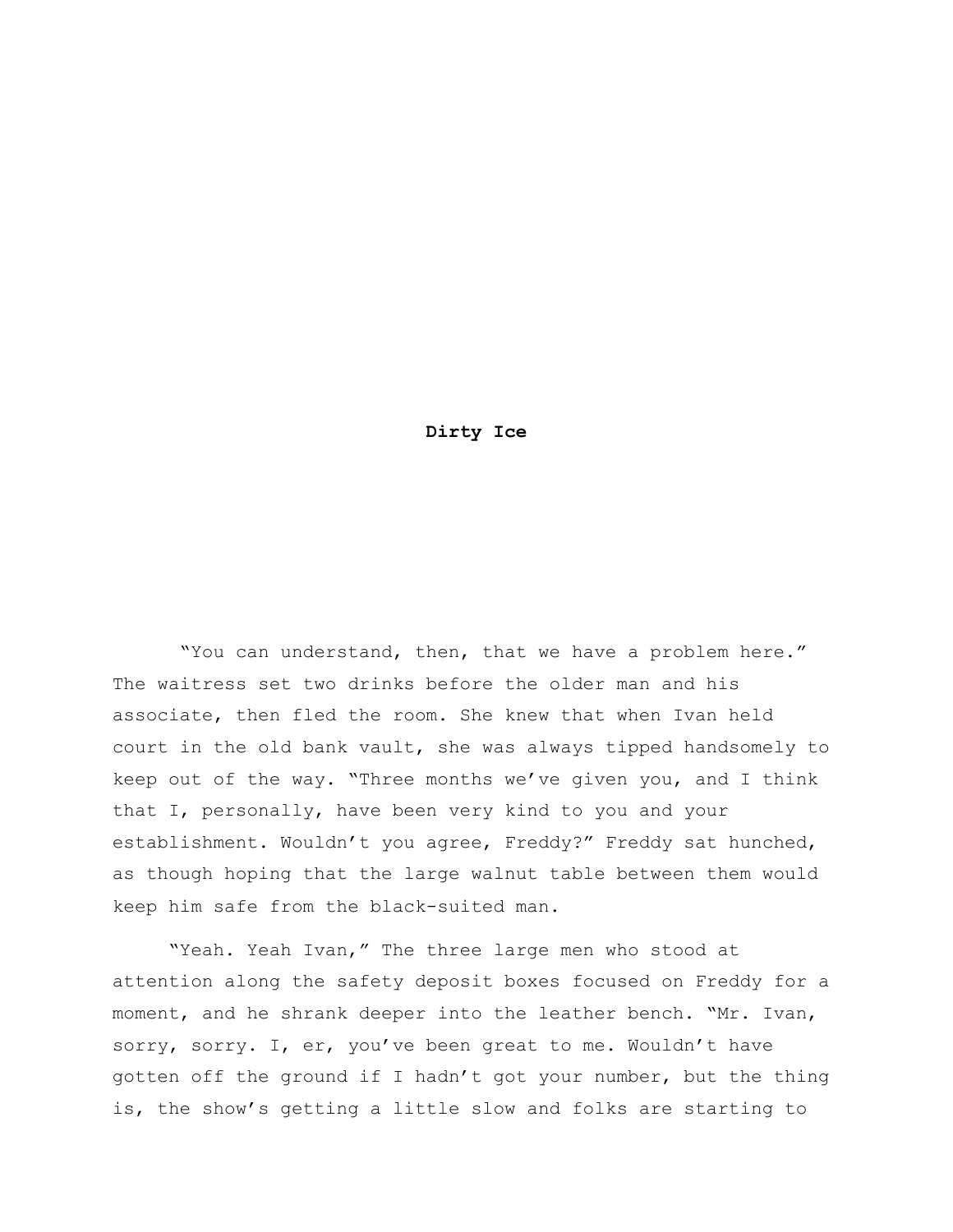ask questions." Mr. Ivan leaned across the table and plucked the small plastic sword from Freddy's martini glass. He put an olive into his mouth and chewed with apparent relish.

"What kind of questions, Freddy? This is the first you've mentioned of questions." Freddy opened his mouth then closed it again, unsure. Sweat dripped from his thinning hairline, collecting in the pouches beneath his eyes. He coughed and searched the table for water. Finding none, he took his martini and began to drink. He coughed again and tried to settle himself.

"Age questions, Mr. Ivan. People are starting to ask about their age." Mr. Ivan arched a thin black eyebrow. He ate another olive and then plunged the sword into his gin and tonic.

"Well, Freddy, why didn't you say so? This is the simplest thing in the world to resolve." He smiled, and slowly, so did Freddy.

"Yeah?" He said, and sipped at his martini, finally able to taste it.

"That's right," Mr. Ivan said archly, "We'll just have to bring in a different crowd. The kind that won't ask questions, and will pay handsomely to enjoy the wares you have to offer for the cost of their silence and patronage."

"What? You can't-"

One of the large bodyguards, whose bald head reflected the steel walls of the room, stepped forward and took Freddy's drink from him, still half full. Freddy smacked his lips and coughed. His bottom lip split and a small bead of blood began to form. He smiled gingerly at Mr. Ivan and continued more carefully. "I- I mean, wouldn't it be better to just er, hire older girls to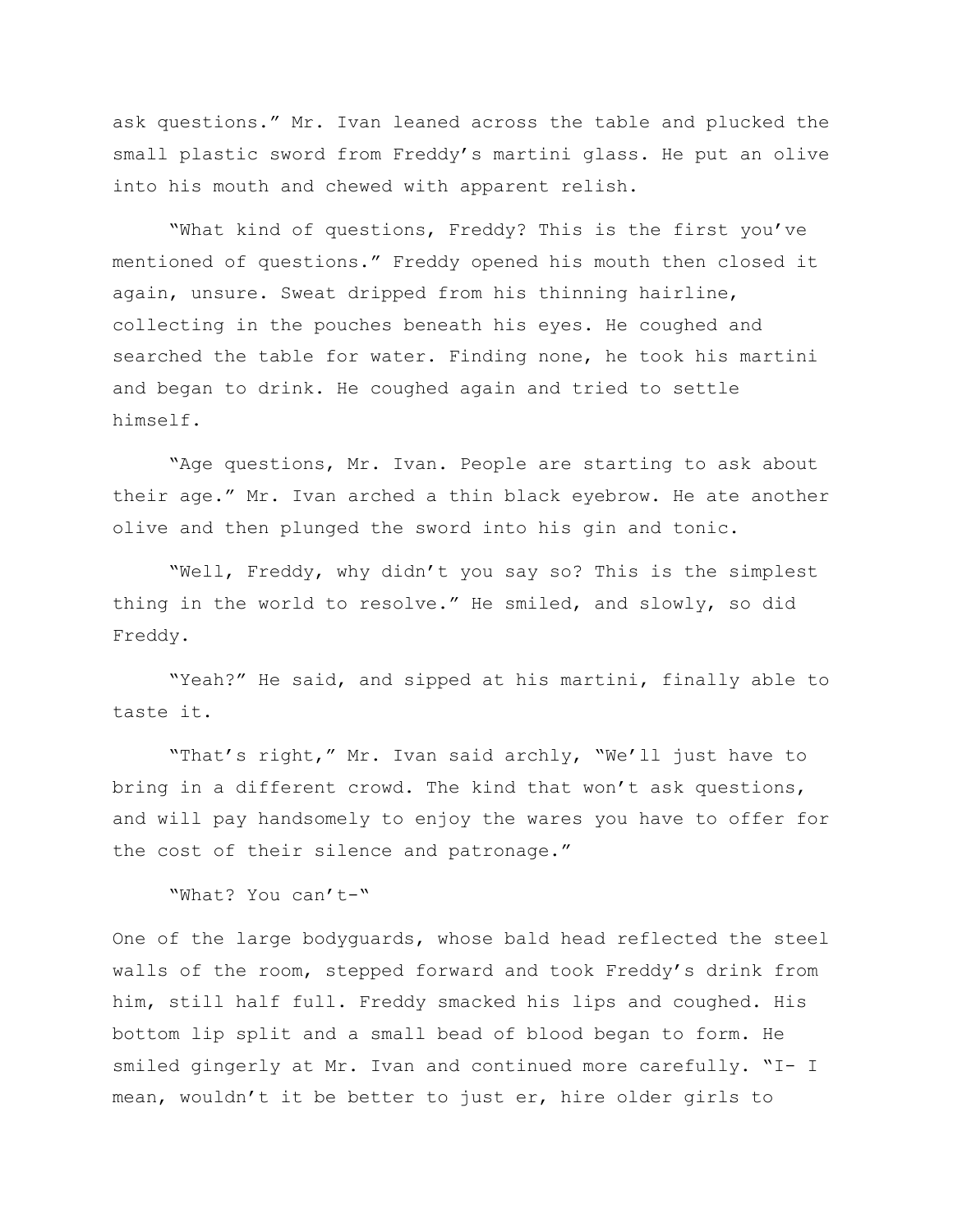dance instead. Let the girls we have now go, y'know, back to their families and um…" He trailed off, uncertain under Mr. Ivan's gaze.

Mr. Ivan did not reply immediately, and the techno music pounding from the club outside the room began to invade the closed space. There were girls there that Freddy had been encouraged to take off the street. In payment, they danced for an appreciative audience. Freddy hadn't had a problem with it until one of Ivan's associates had gotten greedy and he'd had to step in. Freddy wasn't a violent man, but he could pretend to be one. It was a useful trait in his business. Now, though…

"How is your family, Freddy?" Mr. Ivan spoke quietly and brandished his own olive-skewered sword, sucking the pimentos out of their green flesh before eating the olives themselves. "How is your daughter? How is little Terra?"

Freddy held his breath before answering, hoping that God would finally show his face and save him. But God wasn't there, not in this vault with Mr. Ivan. "She's thirteen, Ivan… she likes ballet, she just had her Bat Mitzvah. You were there Ivan, please, please I'll let them touch the girls just don't-"

"I'm afraid we have passed the point of negotiation, Freddy. You owe me a sizable debt and when I invite you here into my grandfather's vault to settle the matter, you argue with me. I can't have it Freddy. It's bad for business."

Mr. Ivan drained his drink and passed it off to one of the three men who called the waitress back. She came and gave a fresh drink to the man as she took the old one. She was eighteen this month, and was lucky to work here, instead of in any of Mr. Ivan's other establishments. Mr. Ivan took the new drink and drained it as well. He took an ice cube and gestured for Freddy